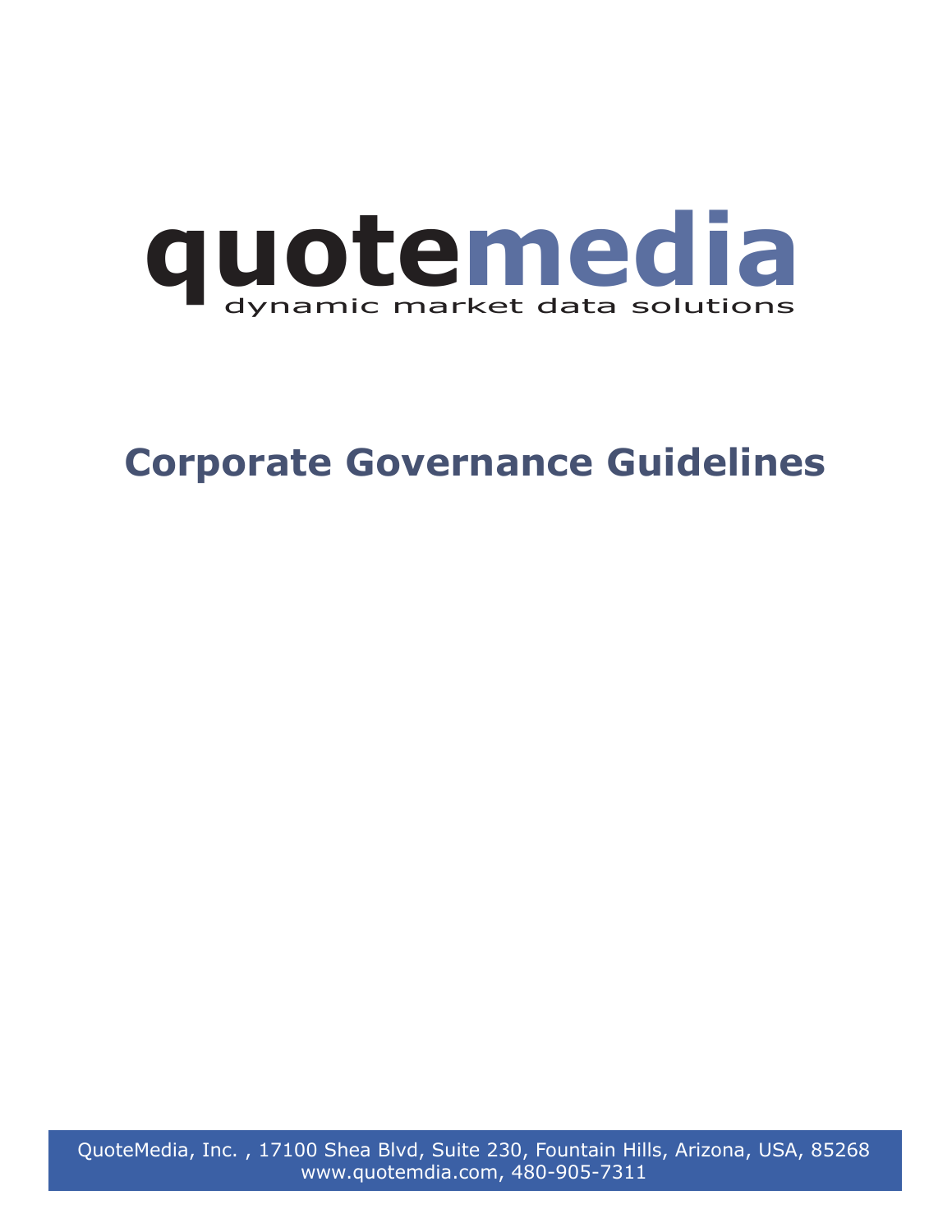## **Corporate Governance Guidelines**

#### **1. Director Qualifications**

The Board of Directors must meet the criteria for Corporate Governance required by the Sarbanes-Oxley Act. The Nominating Committee is responsible for reviewing with the Board, on an annual basis, the requisite skills and characteristics required for new Board members as well as the composition of the Board as a whole. This assessment will include members' qualification as independent, as well as consideration of diversity, age, skills, and experience in the context of the needs of the Board. The Nominating Committee, in accordance with the policies and principles in its charter, will select nominees for directors. The invitation to join the Board should be extended by the Board itself, by the Chairman of the Nominating Committee, and by the Chairman of the Board.

Directors should advise the Chairman of the Board and the Chairman of the Nominating Committee in advance of accepting an invitation to serve on another public company board. No director will be nominated to a new term if he or she would be age 75 or older at the time of the election unless the Board specifically determines that the age of the director will not be an impediment to the director's continued service.

The Board does not believe it should establish term limits. While term limits could help insure that there are fresh ideas and viewpoints available to the Board, term limits involve the disadvantage of losing the contribution of directors who have been able to develop, over a period of time, increasing insight into the Company and its operations and, therefore, provide an increasing contribution to the Board as a whole. As an alternative to term limits, the Nominating Committee will review each director's continuation on the Board at least every three years. This will allow each director the opportunity to confirm his or her desire to continue as a member of the Board and the Board, through the Nominating Committee, to consider the appropriateness of the director's continued service.

#### **2. Director Responsibilities**

The basic responsibility of the directors is to exercise their business judgment to act in what they reasonably believe to be in the best interests of the Company and its stockholders. In discharging this obligation, directors should be entitled to rely on the honesty and integrity of the Company's senior executives and its outside advisors and auditors. The directors will also be entitled to be covered by reasonable directors' and officers' liability insurance purchased by the Company on their behalf; to the benefits of indemnification to the fullest extent permitted by law and by the Company's certificate of incorporation, by-laws, and any indemnification agreements; and to exculpation as provided by state law and the Company's certificate of incorporation.

Directors are expected to attend Board meetings and meetings of Board committees on which they serve, to spend the time needed to discharge their Board duties in a reasonable manner, and to meet as frequently as necessary to properly discharge their responsibilities. Information and data that are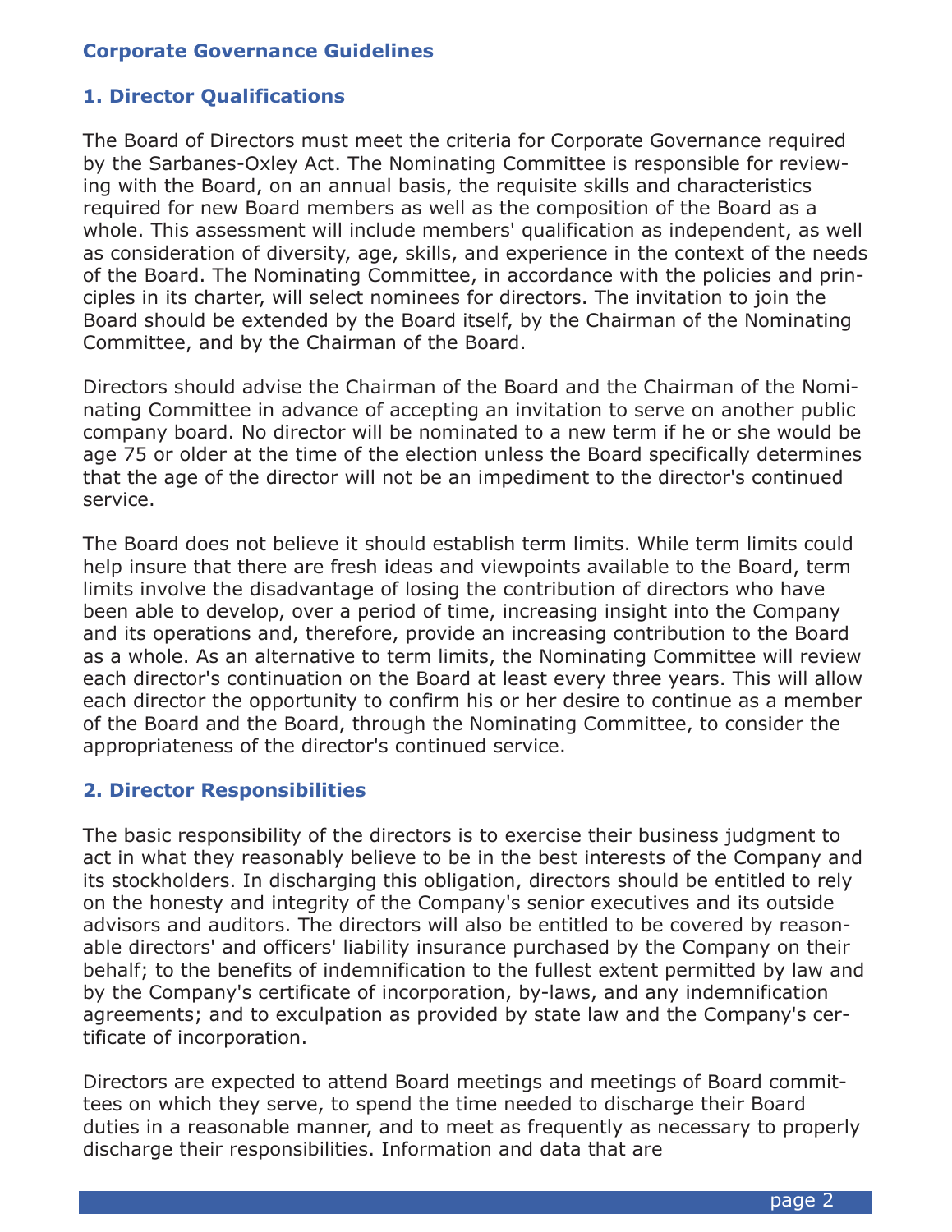important to the Board's understanding of the business to be conducted at a Board or committee meeting should generally be distributed in writing to the directors before the meeting, and directors should review these materials in advance of the meeting.

The Chairman should establish the agenda for each Board meeting. At the beginning of each fiscal year, the Chairman should establish a schedule of agenda subjects to be discussed during the year to the degree this can be foreseen. Each Board member may suggest the inclusion of items on the agenda. Each Board member also may rise at any Board meeting subjects that are not on the agenda for that meeting. The Board will review the Company's long-term strategic plans and the principal issues that the Company will face in the future during at least one Board meeting each year.

The Board believes that the management speaks for the Company. Individual Board members, from time to time, may meet or otherwise communicate with various constituencies that are involved with the Company. It is expected, however, that Board members would do this with the knowledge of the management and, absent unusual circumstances or as contemplated by the committee charters, only at the request of management.

## **3. Board Committees**

The Board at all times will have an Audit Committee, a Compensation Committee, and a Nominating Committee. All of the members of these committees will be independent directors under the criteria established by the Sarbanes-Oxley Act. Committee members will be appointed by the Board upon recommendation of the Nominating Committee with consideration of the desires of individual directors. It is the sense of the Board that consideration should be given to rotating committee members periodically, but the Board does not believe that rotation should be mandated as a policy.

Each committee will have its own charter. The charter for each committee will set forth the purposes, goals, and responsibilities of the committee as well as qualifications for committee membership, procedures for committee member appointment and removal, committee structure and operations, and committee reporting to the Board. Each committee charter will also provide that the committee will annually evaluate its performance.

The Chairman of each committee, in consultation with the committee members, will determine the frequency and length of the committee meetings consistent with any requirements set forth in the committee's charter. The Chairman of each committee, in consultation with the members of the committee and management, will develop the committee's agenda. At the beginning of each fiscal year, each committee will establish a schedule of agenda subjects to be discussed during the year, to the degree these can be foreseen. The schedule for each committee will be furnished to all directors.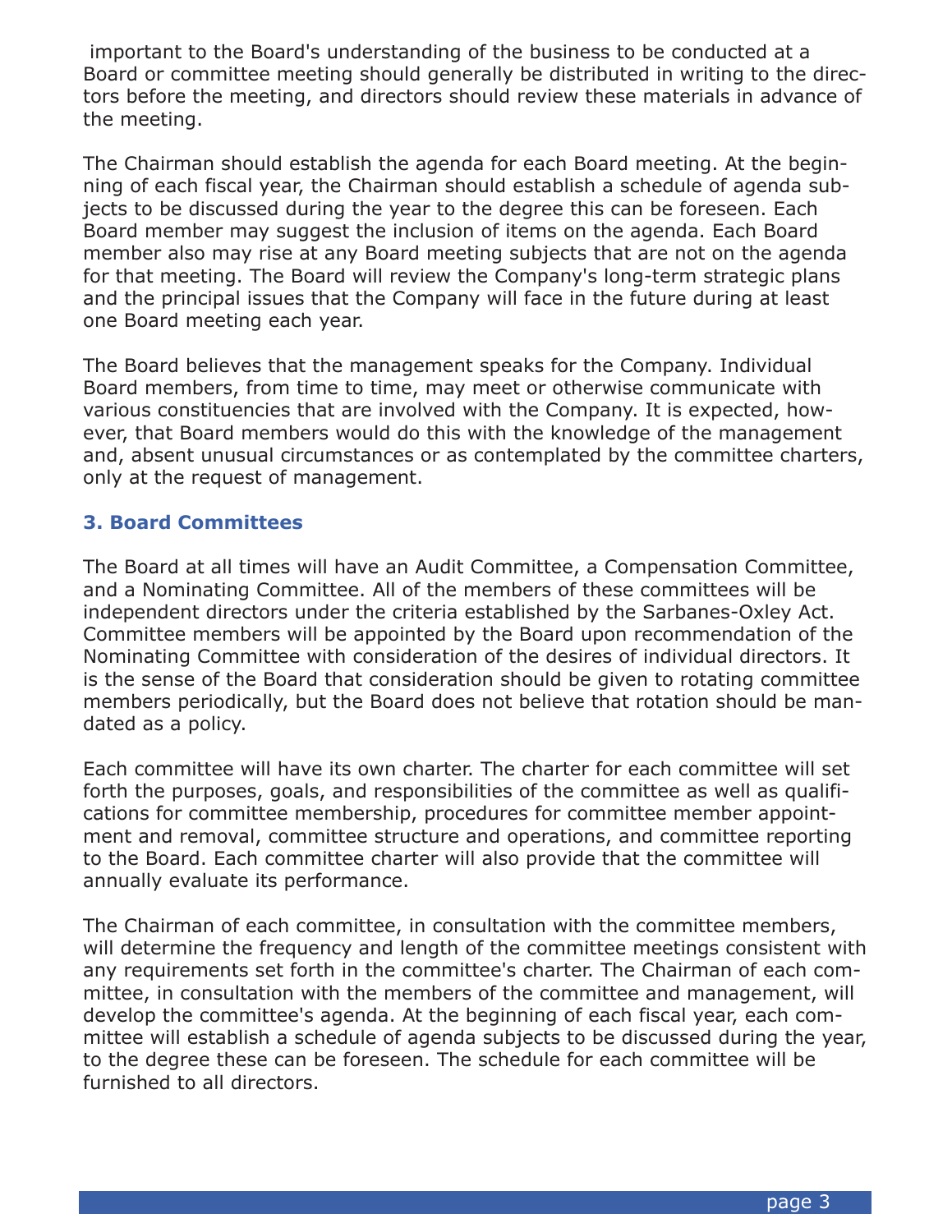The Board and each committee have the power to hire independent legal, financial, or other advisors, as they may deem necessary, without consulting with or obtaining the approval of any officer of the Company in advance.

The Board, from time to time, may establish or maintain additional committees as necessary or appropriate.

## **4. Director Access to Officers and Employees**

Directors have full and free access to officers and employees of the Company. Any meetings or contacts that a director wishes to initiate may be arranged through the CEO or the Secretary or directly by the director. The directors will use their judgment to ensure that any such contact is not disruptive to the business operations of the Company and will, to the extent not inappropriate, copy the CEO on any written communications between a director and an officer or employee of the Company.

The Board, as appropriate in its judgment, will invite senior officers of the Company to attend Board meetings. If the CEO wishes to have Company personnel attend meetings on a regular basis or periodic basis, this suggestion should be brought to the Board for approval.

# **5. Director Compensation**

The Compensation Committee in accordance with the policies will determine the form and amount of director compensation and principles set forth in its charter, and the Compensation Committee will conduct an annual review of director compensation. The Compensation Committee will consider that directors' independence may be jeopardized if director compensation and perquisites exceed customary levels, if the Company makes substantial charitable contributions to organizations with which a director is affiliated, or if the Company enters into consulting contracts with (or provides other indirect forms of compensation to) a director or an organization with which the director is affiliated.

# **6. Director Orientation and Continuing Education**

Each new director should participate in an orientation program, which should be conducted promptly following the meeting at which a new director is elected. This orientation will include presentations by senior management to familiarize each new director with the Company's strategic plans; its significant financial, accounting, and risk management issues; its compliance programs; its Code of Business Conduct and Ethics; its principal officers; and its internal and independent auditors. In addition, the orientation program should include visits to the Company's headquarters and, to the extent practical, certain of the Company's significant facilities. All other directors are also invited to attend the orientation program.